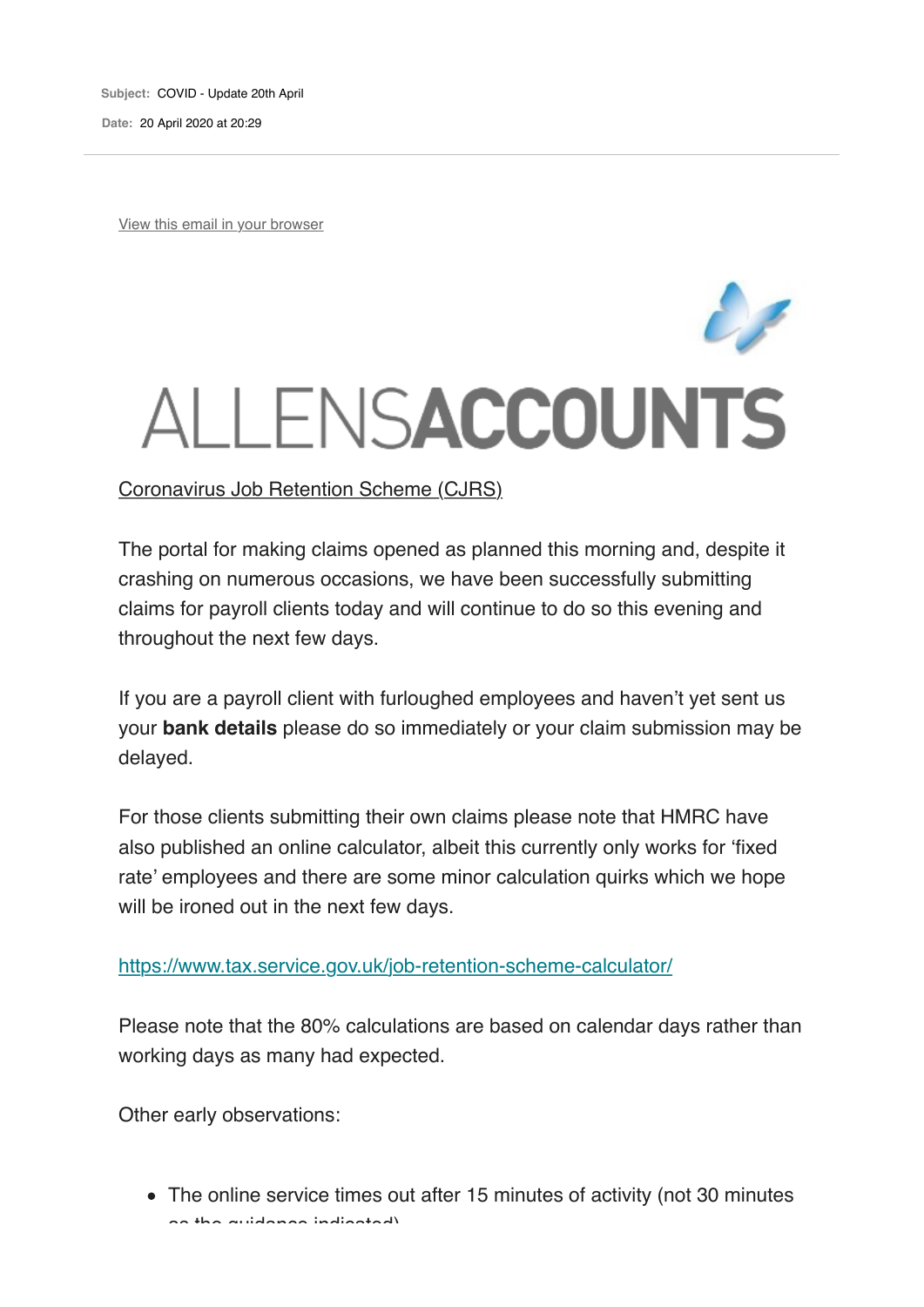as the guidance indicated)

- Employee payroll numbers are requested but are not validated so you can use any reference that helps you to identify the employee
- Employers who do not have a UTR or CRN can make a claim by answering 'no' to these questions
- If you have less than 100 employees you must key in data for each employee – this is very time consuming
- If you make a mistake you have to start again
- You cannot amend or correct a claim, albeit we understand functionality is being developed to allow this in the future
- There is no confirmation e-mail sent after the submission of the claim we would recommend you take a screenshot of the claim reference number (or at least note it down) as proof that you made a claim in case of queries
- You can only claim for furlough periods that end 14 days in the future this may be important to employers struggling with cash flow

As always we will do our very best to answer any queries as quickly as we can during this extremely busy and challenging time. However please accept our apologies that telephone assistance for clients making their own CJRS claim may not initially be available.

## Coronavirus Future Fund

The Government have today announced that they will launch a Future Fund in May which will be targeted at equity funded businesses which have been operating for five years or more.

The Future Fund will provide government loans ranging from £125,000 to £5m, subject to at least equal match funding from private investors.

The Fund will be run by the British Business Bank and eligible businesses will have to be trading for five years, although the specific trading start date in 2015 has not been published.

We understand that the funding will automatically convert into equity on the company's next qualifying funding round at a minimum conversion discount of 20% to the price set by that funding round with a company repayment right in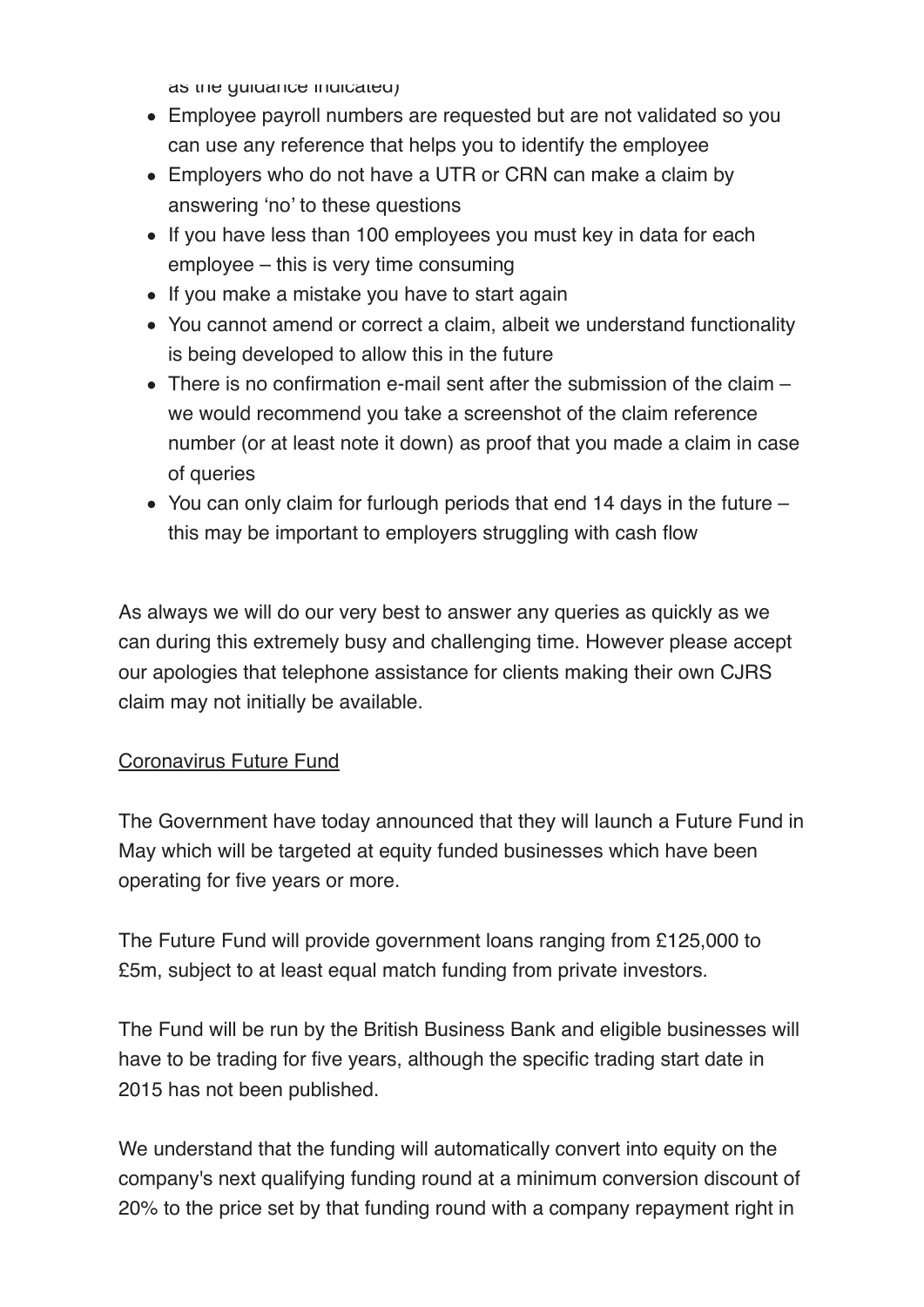respect of the accrued interest.

# https://www.gov.uk/guidance/future-fund

# Stockport Businesses Grant Funding

As of today Stockport Council have paid grants of nearly £38.5 million to 3,373 businesses and nearly 62% of those identified as eligible as at 11 March 2020.

As per previous briefings and the guide on our website, businesses may be eligible for grant support of between £10,000 and £25,000 and may miss out on vital financial support if they do not apply by the end of April. As a result eligible businesses who haven't already done so should contact Stockport Council immediately to apply for a grant.

If your business qualifies for a grant, please complete the application form here https://www.stockport.gov.uk/support-for-businesses-and-employers

The Allens Team



*Copyright © 2020 Allens Chartered Accountants, All rights reserved.* You are receiving this message as a connection of Allens Chartered Accountants. You can unsubscribe at any time.

> **Our mailing address is:** Allens Chartered Accountants 123 Wellington Road South Stockport, Cheshire SK1 3TH